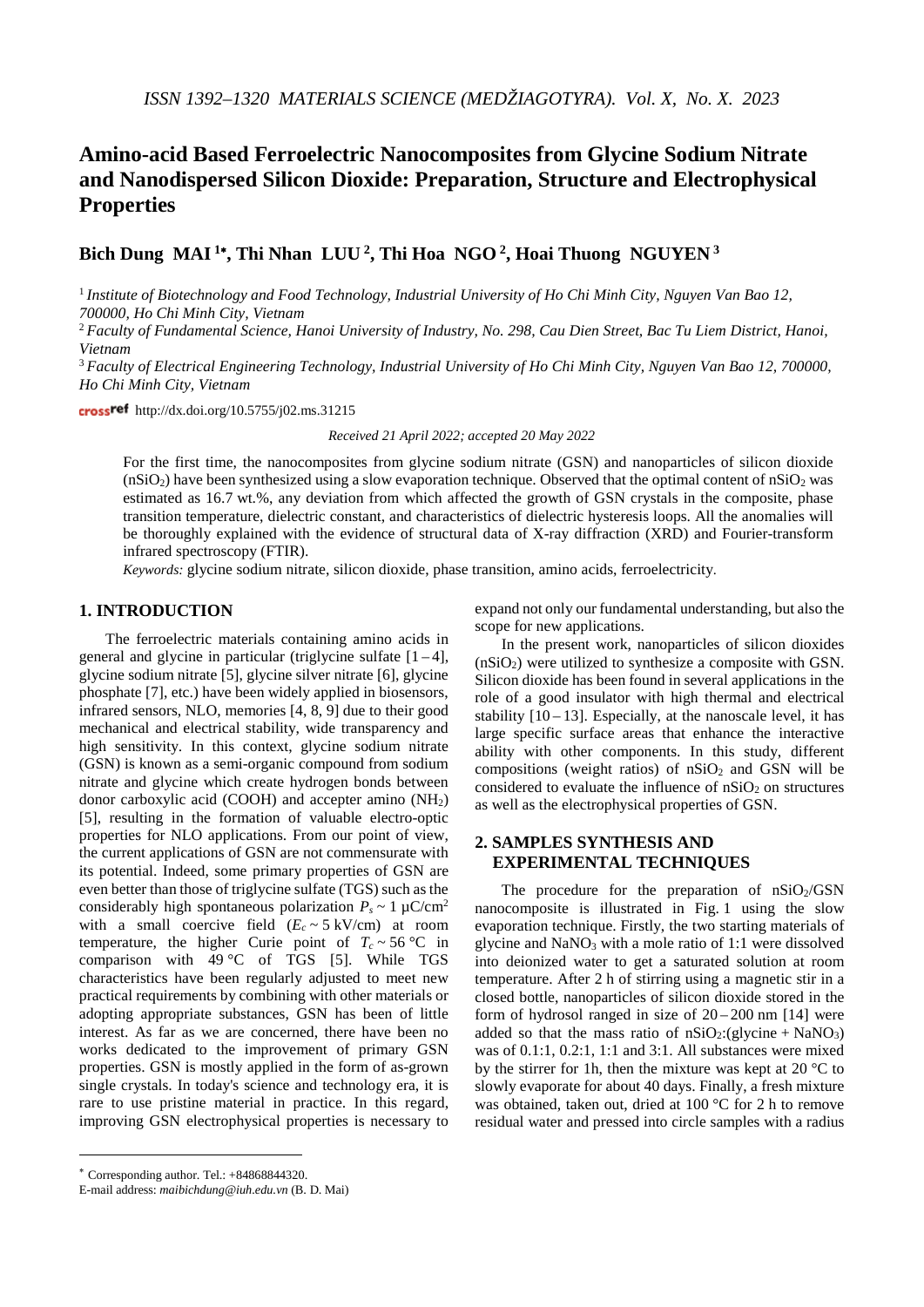of 2 mm and a thickness of 1 mm. A silver glue was applied on a large surface to make electrodes for dielectric measurements. For comparison, the crystals of GSN were also synthesized through the same procedure.



Fig. 1. Scheme for preparation of nSiO2/GSN nanocomposite

Before measuring dielectric characteristics, the structures of  $nSiO<sub>2</sub>/GSN$  nanocomposite samples were carefully investigated using X-ray diffraction (Rigaku Ultima IV) and Fourier-transform infrared spectroscopy (Bruker Tensor 37, USA). For testing electrophysical properties, a silver conductive paste (7440-22-4-Sigma-Aldrich) was applied on the sample surfaces. The ferroelectric/ferroelectric phase transition was observed on the spectra of dielectric constant (GW Instek LCR-821 meter) from  $30 - 110$  °C, while the relaxation features were conducted in the range of  $1 - 10^7$  Hz on an impedance gain/phase analyzer (Solartron-1260A, UK). Besides, the switching characteristics of the composite were taken on a Precision LC tester (Radiant Technology, Korea).

#### **3. EXPERIMENTAL RESULTS AND DISCUSSION**

#### **3.1. Structure features**

For GSN which is mostly applied in practice in the form of single crystals, the quality of the crystalline structure is one of the most important criteria considered to confirm the success of a preparation process. In our case with the participation of  $nSiO<sub>2</sub>$ , the results could be very different from the pure samples, and therefore the crystalline structure of the synthesized composite must be checked more carefully. According to the exported XRD patterns (Fig. 2), the obtained GSN crystals were reliable with several characteristic peaks at  $2\theta = 13.97^\circ$  (-201), 18.18° (110), 19.49° (-111), 22.24° (002), 23.09° (-311), 25.04° (-402), 26.15° (310), 28.31° (400), 31.82° (202), 33.88° (311), 34.42° (-313), 36.49° (220) and 39.56° (-220) which are in good agreement with those reported in literature [5, 15]. It is worth to note that our experiments and reported works [5, 15] showed a high sensitivity of crystalline structure to synthesis conditions. In this regard, there were differences in XRD patterns observed by the authors. In our case, all main peaks of GSN were detected. In the presence of  $nSiO<sub>2</sub>$  in the structures, the crystallinity degree decreased, even though the positions of peaks were not moved (Fig. 2). For samples with  $nSiO<sub>2</sub>:GSN$  of 0.2:1 or lower  $nSiO<sub>2</sub>$ content, most of the GSN peaks were found, indicating the formation of the crystalline structure of GSN in the composite. However, at higher than  $75\%$  of nSiO<sub>2</sub>, the crystalline structure might be not formed with only a few small peaks in the XRD pattern (Fig. 2). Likely, the  $nSiO<sub>2</sub>$ disturbed the growth of GSN crystals.



**Fig. 2.**  $a - XRD$  patterns;  $b - FTIR$  spectra of  $nSiO<sub>2</sub>$ , GSN and the composites at different compositions

To get more information about the structure of GSN and nSiO2/GSN nanocomposite, FTIR spectra have been taken (Fig. 2). Firstly, the reliability of  $nSiO<sub>2</sub>$  was once again confirmed with the main characteristic adsorption peak of Si-O-Si detected at 1094 cm<sup>-1</sup> [16]. Besides, the peaks of 957 and 1725 cm-1 might be given by OH and Si-OH groups, respectively [17]. The presence of OH was probably related to the residual water in  $SiO<sub>2</sub>$  [18]. In the absence of  $nSiO<sub>2</sub>$ (Fig. 2 b), the pure GSN crystals contain typical groups of  $NH_3^+$  stretching (3288 cm<sup>-1</sup>),  $NH_3^+$  and COO<sup>-</sup> zwitterions (3068, 2757 cm-1 ), asymmetrical bending and torsional oscillation of NH<sub>3</sub> (2036 cm<sup>-1</sup>) [19], asymmetrical stretching mode of  $COO(1655 \text{ cm}^3)$ , asymmetrical stretching of NO<sub>3</sub>  $(1384 \text{ cm}^{-1})$  [20], CH<sub>2</sub> rocking  $(1109, 936 \text{ cm}^{-1})$ , NO<sub>3</sub> vibrations (824 and 671 cm<sup>-1</sup>) [NO<sub>3</sub>] [19]. Because pure GSN and the  $nSiO<sub>2</sub>/GSN$  composite were prepared via the same procedure, the above observation of characteristic functional groups for GSN insists that the proposed synthesis steps are reliable. Indeed, for samples with  $nSiO<sub>2</sub>:GSN = 0.2:1$  or lower  $nSiO<sub>2</sub>$  content, most of the listed peaks for GSN were obtained (Fig. 2 b). However, increasing  $nSiO<sub>2</sub>$  content led to the appearance of a peak at  $528 \text{ cm}^{-1}$  when accompanied by the gradual disappearance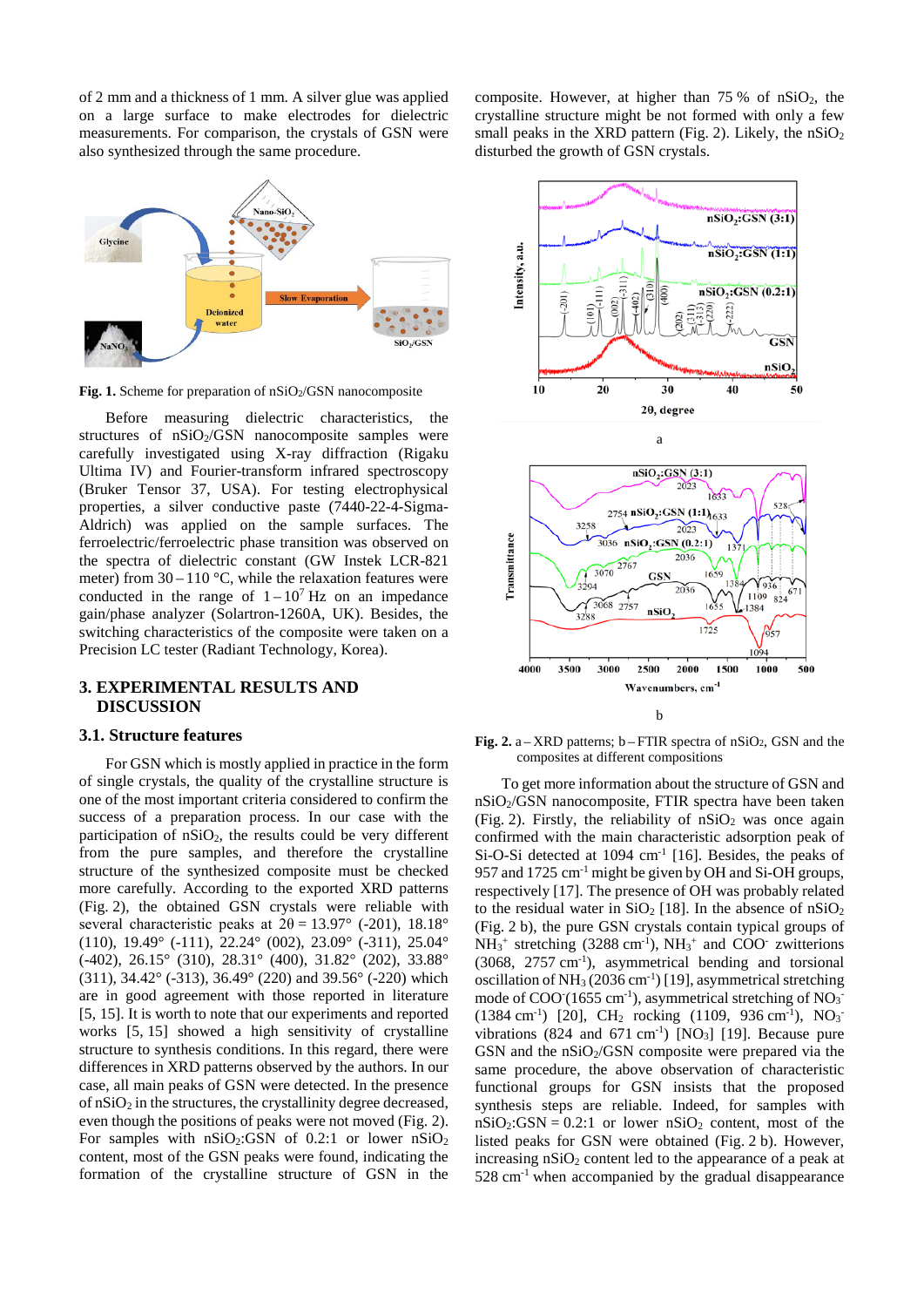of GSN peaks. The wavenumber of 528 cm-1 seems to be originated from free glycine [20] that is probably left over after synthesis because of not combining with  $NaNO<sub>3</sub>$  to form GSN. This is in good agreement with the decreased crystallinity observed in XRD patterns toward high-n $SiO<sub>2</sub>$ content samples.

#### **3.2. Phase transition**

Phase transition plays a leading role in most the applications in electronics using ferroelectric-based materials. In our experiments, the phase transition for the composite was investigated by measuring the dependences of dielectric constant *ε* on temperature *T* from 30 to 100 °C (Fig. 3). Observing that *ε(T)* has peaks at 60.2, 63.8 and 69.2 °C for samples of  $nSiO_2$ :GSN = 0.2:1, 1:1 and 3:1, respectively. In other words, in the presence of  $nSiO<sub>2</sub>$ , the phase transition temperature was higher than that of pure GSN ( $T_c$  = 56 °C [5]). Besides, the higher the nSiO<sub>2</sub> content was, the greater the phase transition temperature obtained (Fig. 3). This was good because the ferroelectric phase was expanded. However, for the composite samples with high nSiO2 content, the values of dielectric constant sharply dropped  $(< 40$ ) when  $nSiO<sub>2</sub>$  content was higher than 50 % as seen in the inset of Fig. 3. According to our experiments, the highest  $\varepsilon$  might reach 1000 at  $nSiO_2$ : GSN = 0.2:1 and this composition can be considered optimal. The explanation for that will be given in detail in this paper.



**Fig. 3.** The results for phase transition testing for composite samples containing different nSiO<sub>2</sub> content

## **3.3. Switching properties**

Switching properties characterizing the reversal of polarized molecules, groups of molecules or domains are very important when applying ferroelectrics in practice. Besides, clarifying their switching properties may help to figure out the behaviors of structural elements in materials [21]. The above structural analysis (XRD, FTIR) and phase transition indicated that the composite samples with the increased  $nSiO<sub>2</sub>$  content were of lower quality. To confirm once again this conclusion, the switching features for the synthesized composite were also investigated as presented in Fig. 4. Firstly, it is worth to emphasize that the dielectric hysteresis loop for pure crystals of GSN obtained in our preparation process has a similar shape to that reported in the literature [5]. Besides, the values of saturated

polarization  $(P_s = 0.96 \, \mu\text{C/cm}^2)$ , remnant polarization  $(P_r = 0.83 \, \mu\text{C/cm}^2)$  and coercive field  $(E_c = 3.28 \, \text{kV/cm})$  at room temperature (Table 1) were comparable with the published data [5]. When combined with  $nSiO<sub>2</sub>$ , the decrease in  $P_s$ ,  $P_r$  and the increase in  $E_c$  were detected (Table 1). The P-E loops gradually lost the characteristic shape with increasing  $nSiO<sub>2</sub>$  content (Fig. 4). This anomaly seems to be consistent with those of XRD, FTIR and *ε(T)*  described above. According to our experiments, samples with the weight ratio of  $nSiO_2:GSN = 0.2:1$  can be considered as optimal because any deviation from that led to unexpected consequences. Indeed, the higher  $nSiO<sub>2</sub>$ content might reduce the dielectric constant (Fig. 3) and hinder the switching process (Fig. 4), while the lower  $nSiO<sub>2</sub>$ content resulted in the reduction of phase transition temperature (Fig. 3).



**Fig. 4.** P-E hysteresis loops for pure GSN and composite samples with different compositions at room temperature and 1 kHz

**Table 1.** The values of *Ps, Pr, Ec* for the composite at different compositions

| Composite samples     | $P_s$ , $\mu$ C/cm <sup>2</sup> | $P_r$ , $\mu$ C/cm <sup>2</sup> | $E_c$ , kV/cm |
|-----------------------|---------------------------------|---------------------------------|---------------|
| Pure GSN              | 0.96                            | 0.83                            | 3.28          |
| $nSiO_2$ :GSN = 0.2:1 | 0.86                            | 0.73                            | 3.94          |
| $nSiO2:GSN = 1:1$     | 0.35                            | 0.13                            | 2.69          |
| $nSiO2:GSN = 3:1$     | N 12                            | ۱ (۱۲                           |               |

#### **3.4.** Frequency response of nSiO<sub>2</sub>/GSN composite

Because the frequency is related to the reversal speed of the external electric field that directly affects the behavior of charged groups in materials, analyzing electrophysical parameters at different frequencies is valuable to explore the structure as well as ferroelectricity of ferroelectric-based compounds. The samples of optimal  $nSiO<sub>2</sub>:GSN = 0.2:1$ were chosen for these experiments. The results are shown in Fig. 5 in the form of frequency dependences of the real *εʹ* (Fig. 5 a) and the imaginary *εʺ* (Fig. 5 b) permittivity at different temperatures in the polar phase ( $T < T_c = 60.2$  °C). Obviously, at each temperature, the increase in frequency led to the monotonic decrease in *εʹ* (Fig. 5 a) that is in good agreement with those of pure GSN crystals [5]. However, in the dependences of  $\varepsilon''(f)$  (Fig. 5 b), a deviation from the reported pure GSN was found with the appearance of a peak. Noted [22] that the presence of peaks on  $\varepsilon''(f)$  at frequencies of  $10 - 10<sup>7</sup>$  Hz was also observed in TGS which belongs to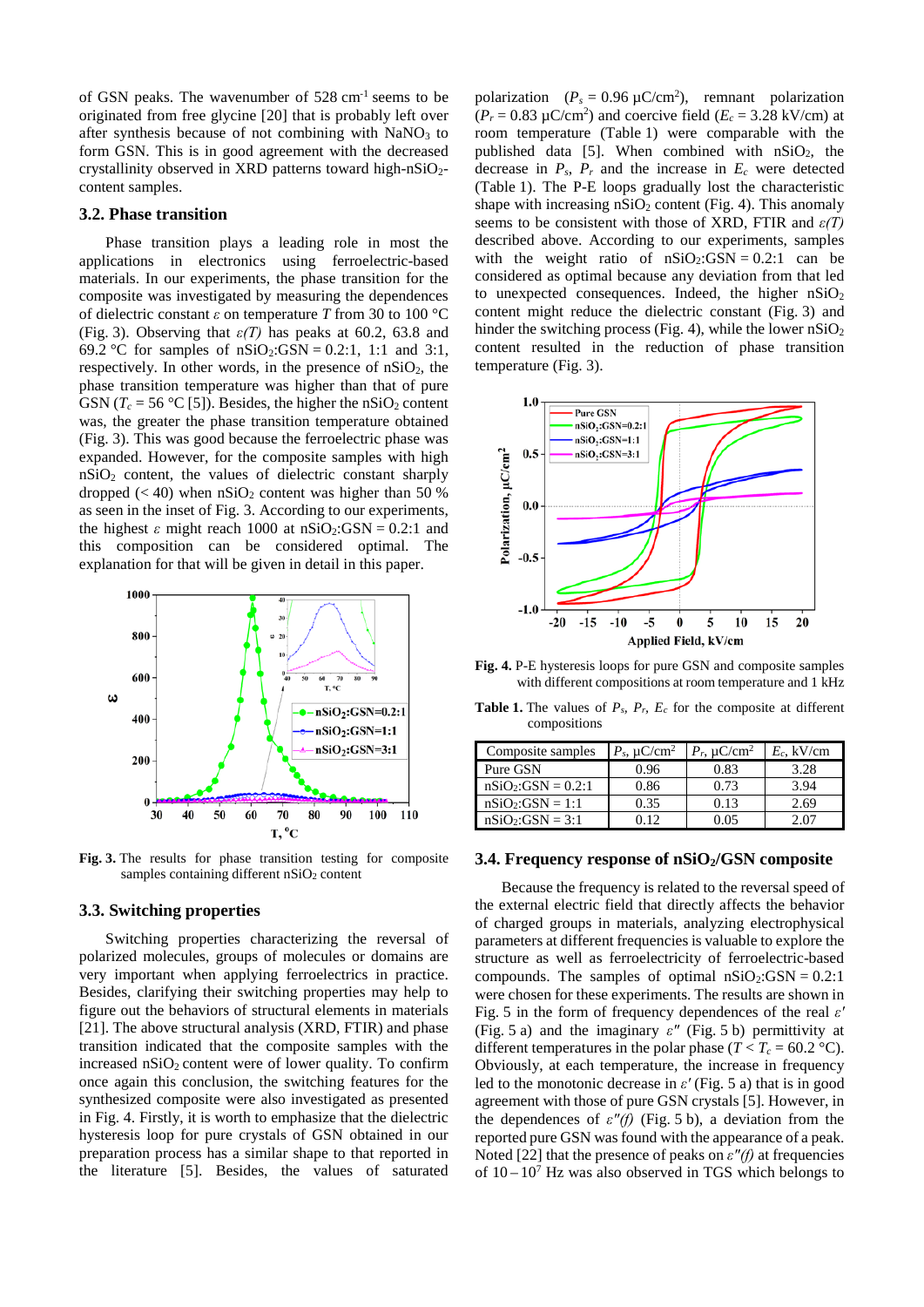the glycine-containing ferroelectric family as GSN. This peak shifted toward higher frequencies at higher temperatures (Fig. 5 b), indicating the activation nature of the relaxation process. The relaxation time *τ* can be calculated from the relaxation frequencies *fr* taken at the peaks by  $\tau = I/2\pi f_r$ .



**Fig. 5.** Frequency dependences of dielectric permittivity at different temperatures under phase transition point for the composite samples of  $nSiO<sub>2</sub>:GSN = 0.2:1: a - real parts;$ b – imaginary parts



**Fig. 6.** Inverse temperature dependences of relaxation time at different temperatures under phase transition point for the composite samples of  $nSiO<sub>2</sub>:GSN = 0.2:1$ 

The dependences of relaxation time on inverse temperature are presented in Fig. 6. Apparently, there were two relaxation processes corresponding to two activation energies of 1.52 and 2.57 eV observed at  $10 - 10^7$  Hz in the ferroelectric phase of  $nSiO<sub>2</sub>/GSN$ .

#### **3.5. Discussion**

Firstly, the obtained results allow us to conclude that the use of  $nSiO<sub>2</sub>$  content higher than the weight ratio of 0.2:1 or 16.7 wt.% may cause several consequences as the drop of *ε* (Fig. 3) and *Ps* (Fig. 4), as well as the distortion of the dielectric P-E hysteresis (Fig. 4). The reason for that might be related to the presence of  $nSiO<sub>2</sub>$  that hindered the contact between glycine and  $NaNO<sub>3</sub>$  during the growth of crystals evidenced by the lack of peaks in the XRD pattern (Fig. 2 a) and the rise of free glycine left over in FTIR spectra (Fig. 2 b), resulting to the shrinking of GSN volume in the synthesized samples. Consequently, the ferroelectricity of the composite showed less clearly. Notably, regardless of whether the free glycine is left over or not, the addition of the dielectric component of  $nSiO<sub>2</sub>$  indisputably reduces the GSN volume and therefore the ferroelectricity becomes weaker. Commonly, the change of electrophysical parameters gradually occurs during heating in the polar phase [1, 2]. Likely, the main reason in our case was not associated with that due to the sudden drop of *ε* and *Ps*.

When increasing  $nSiO<sub>2</sub>$  content, the observed increase in phase transition temperature  $T_c$  (Fig. 2) and coercive field *Ec* (Fig. 3) might be referred to the stronger interaction between  $nSiO<sub>2</sub>$  nanoparticles and GSN crystals through hydrogen bonds due to residual water. Indeed, the residual water molecules can be completely removed from nSiO<sub>2</sub> at higher than 500 °C [18], while the synthesized samples were heated up to 100 °C. If this assumption was true, the polar phase of GSN became more stable and turned into the paraelectric phase at higher temperatures. At the same time, the greater number of  $nSiO<sub>2</sub>$  nanoparticles surrounding GSN crystals could create a stronger interaction, leading to the difficulty in moving domain walls i.e. to the rise of *Ec*.

The appearance of maxima in  $\varepsilon''(f)$  can be understood because the interaction between  $nSiO<sub>2</sub>$  nanoparticles and GSN crystals could cause the increase in viscosity for that the relaxation frequencies  $f_m$  can be estimated as follows [1]:

$$
f_m = \frac{1}{\eta D},\tag{1}
$$

where  $\eta$  is the viscosity coefficient and *D* is the width of domains. With increasing temperature, the viscosity decreased, leading to an increase in relaxation frequencies (Fig. 5 b).

The activation energies of 1.52 and 2.57 eV are significantly higher than those reported in the literature for pure GSN [5]. Known [5, 23] that the activation energy of proton transfer in glycine zwitterion as for GSN is about 0.69 eV. It allows us to assume that there was the contribution of hydrogen bonds to potential barriers. In this regard, the decrease in  $E_a$  from 2.57 to 1.52 eV might be referred to less stable hydrogen bonds with increasing temperature.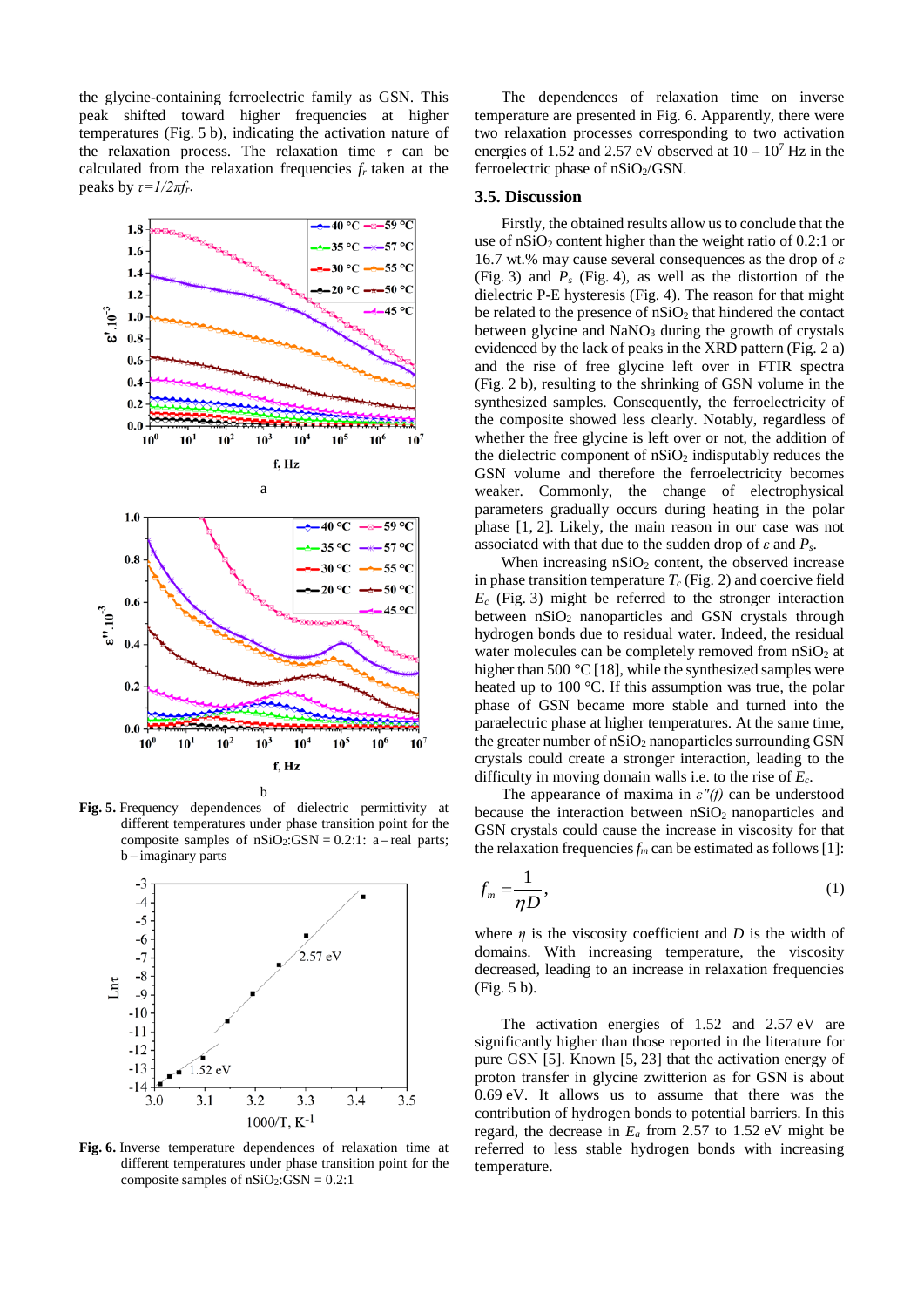#### **4. CONCLUSIONS**

The study successfully estimated the optimal content of silicon dioxide nanoparticles for preparation of composite with glycine sodium nitrate as 16.7 wt.% at which the phase transition point increased by  $4.2 \degree$ °C while the dielectric constant and spontaneous polarization slightly decreased. The higher  $nSiO<sub>2</sub>$  content might inhibit the growth of GSN crystals, resulting in a sharp decrease in dielectric constant and spontaneous polarization, as well as the distortion of dielectric hysteresis loops. Besides, the increased  $nSiO<sub>2</sub>$  may strengthen the interaction between  $nSiO<sub>2</sub>$  and GSN, and therefore drag the phase transition point toward higher temperatures. The obtained results provide a considerably simple but effective approach for improving the properties of the amino-acid based ferroelectric family.

#### **REFERENCES**

- 1. **Mai, B. D.** Analyzing Frequency Spectra of Dielectric Loss to Clarify Influence of L,α-alanine Doping on Phase Transition in Triglycine Sulfate *Materials Science - Medziagotyra*  $28$  (2)  $2022$ : pp. 151 – 156. <https://doi.org/10.5755/j02.ms.29313>
- 2. **Nguyen, H.T.** Anomalous P-E Hysteresis Loops of Ferroelectric Nanocomposites Containing Nanocellulose and Hydrogen – Bonded Ferroelectric of Triglycine Sulfate Under Influence of Composition, Temperature and Moisture *Materials Science - Medziagotyra* Early Access 2022. <https://doi.org/10.5755/j02.ms.30250>
- 3. **Ghane-Motlagh, R., Fammels, J., Danilewsky, A.N., Pelz, U., Woias, P.** Effect of Surfactants on The Growth and Characterization of Triglycine Sulfate Crystals *Journal of Crystal Growth* 563 2021: pp. 126081  $(1-5)$ . <https://doi.org/10.1016/j.jcrysgro.2021.126081>
- 4. **Munje, R.D., Muthukumar, S., Jagannath, B., Prasad, S.** A New Paradigm in Sweat Based Wearable Diagnostics Biosensors Using Room Temperature Ionic Liquids (RTILs) *Scientific Reports* 7 (1950) 2017: pp. 1 – 12. <https://doi.org/10.1038/s41598-017-02133-0>
- 5. **Tyagi, N., Sinha, N., Kumar, B.** Evidence of Sustained Ferroelectricity in Glycine Sodium Nitrate Single Crystal *Current Applied Physics* 14 (2) 2014: pp. 156 – 160. <https://doi.org/10.1016/j.cap.2013.11.005>
- 6. **Choudhury, R.R., Panicker, L., Chitra, R., Sakuntala, T.** Structural Phase Transition in Ferroelectric Glycine Silver Nitrate *Solid State Communications* 145 (7 – 8) 2008: pp.  $407 - 412.$

<https://doi.org/10.1016/j.ssc.2007.11.010>

- 7. **Dacko, S., Czapla, Z., Baran, J., Drozd, M.** Ferroelectricity in Gly·H3PO3 Crystal *Physics Letters A* 223 (3) 1996: pp. 217 – 220. [https://doi.org/10.1016/S0375-9601\(96\)00698-6](https://doi.org/10.1016/S0375-9601(96)00698-6)
- 8. **Manjunatha, J.G.G.** A Novel Poly (Glycine) Biosensor Towards the Detection of Indigo Carmine: A Voltammetric Study *Journal of Food and Drug Analysis* 26 (1) 2018: pp. 292 – 299. <https://doi.org/10.1016/j.jfda.2017.05.002>
- 9. **Deshpande, M.P., Gujarati, V.P., Patel, K.N., Chaki, S.H.** A Study on Thermal and Optical Properties of Glycine Sodium Nitrate Crystals *Advanced Materials Letters* 8 (2) 2017: pp. 170 – 173. https://doi.org/10.5185/amlett.2017.6887
- 10. **Miyata, Y., Nakamukai, Y., Azevedo, C.T., Tsuchida, A., Morita, M., Oshikane, Y., Uchikoshi, J., Kawai, K., Arima, K., Morita, M.** Electroluminescence in Metal-Oxide-Semiconductor Tunnel Diodes with a Crystalline<br>Silicon/Silicon Dioxide Quantum Well Micro and Silicon/Silicon Dioxide Quantum Well *Nanostructures* 2022: pp. 207228 (in press). <https://doi.org/10.1016/j.micrna.2022.207228>
- 11. **Abu-Hamdeh, N.H. Alazwari, M.A. Salilih, E.M., Mohammad Sajadi, S., Karimipour, A.** Improve the Efficiency and Heat Transfer Rate' Trend Prediction of a Flat-Plate Solar Collector Via a Solar Energy Installation by Examine the Titanium Dioxide/Silicon Dioxide-Water Nanofluid *Sustainable Energy Technologies and Assessments* 48 2021: pp. 101623.

<https://doi.org/10.1016/j.seta.2021.101623>

- 12. **Avotina, L., Pajuste, E., Romanova, M., Enichek, G., Zaslavskis, A., Kinerte, V., Avotins, J., Dehtjars, Y., Kizane, G.** Surface Morphology of Single and Multi-Layer Silicon Nitride Dielectric Nano-Coatings on Silicon Dioxide and Polycrystalline Silicon *Materials Science – Medziagotyra*   $26 (1) 2020$ : pp.  $25 - 29$ . <https://doi.org/10.5755/j01.ms.26.1.21479>
- 13. **Grigaliūnas, V., Abakevičienė, B., Grybas, I., Gudonytė, A., Kopustinskas, V., Viržonis, D., Naujokaitis, R., Tamulevičius, S.** Two-step Fabrication of Large Area SiO2/Si Membranes *Materials Science – Medziagotyra* 18 (4) 2012: pp. 325 – 329. <https://doi.org/10.5755/j01.ms.18.4.3090>
- 14. **Mai, B.D., Nguyen, H.T., Hoang, D.Q.** A Novel Composite from Nanodispersed Silica and an Organic Ferroelectric of Diisopropylammonium Bromide: Preparation, Characterization and Dielectric Properties *Materials Transactions* 60 (10) 2019: pp. 2132 – 2136. <https://doi.org/10.2320/matertrans.MT-M2019157>
- 15. **Sankar, R., Ragahvan, C.M., Mohan Kumar, R., Jayavel, R.** Growth and Characterization of Bis-Glycine Sodium Nitrate (BGSN), a Novel Semi-Organic Nonlinear Optical Crystal *Journal of Crystal Growth* 309 (1) 2007: pp. 30 – 36. <https://doi.org/10.1016/j.jcrysgro.2007.08.013>
- 16. **Dubey, R.S., Rajesh, Y.B.R.D., More, M.A.** Synthesis and Characterization of SiO2 Nanoparticles via Sol-gel Method for Industrial Applications *Materials Today: Proceedings*  $2(4-5)$  2015: pp. 3575 – 3579. <https://doi.org/10.1016/j.matpr.2015.07.098>
- 17. **Lu, Y.K., Yan, X.P.** An Imprinted Organic−Inorganic Hybrid Sorbent for Selective Separation of Cadmium from Aqueous Solution *Analytical Chemistry* 76 (2) 2004: pp. 453 – 457. <https://doi.org/10.1021/ac0347718>
- 18. **Mai Phuong, N., Neishi, K., Sutou, Y., Koike, J.** Effects of Adsorbed Moisture in SiO2 Substrates on the Formation of a Mn Oxide Layer by Chemical Vapor Deposition *The Journal of Physical Chemistry C* 115 (34) 2011: pp. 16731 – 16736. https://doi.org/10.1021/jp201299w
- 19. **Besky Job, C., Shabu, R., Anne, R., Paul Raj, S.** Growth and Characterization of Glycine Sodium Nitrate Non-Linear Optical Crystal *Rasayan Journal of Chemistry* 8 (3) 2015: pp. 310 – 315.
- 20. **Nichol, G.S., Hernandez Paredes, J., Esparza Poncce, H.E., Pacheco Beltran, M., Alvarez Ramos, M.E., Duarte-Moller, A.** Low Temperature Redetermination of The Glycine Sodium Nitrate Structure by Using X-Ray Single Crystal Diffraction Technique *Revista Mexicana De F´Isica S* 54 (1) 2008: pp.  $13 - 16$ .